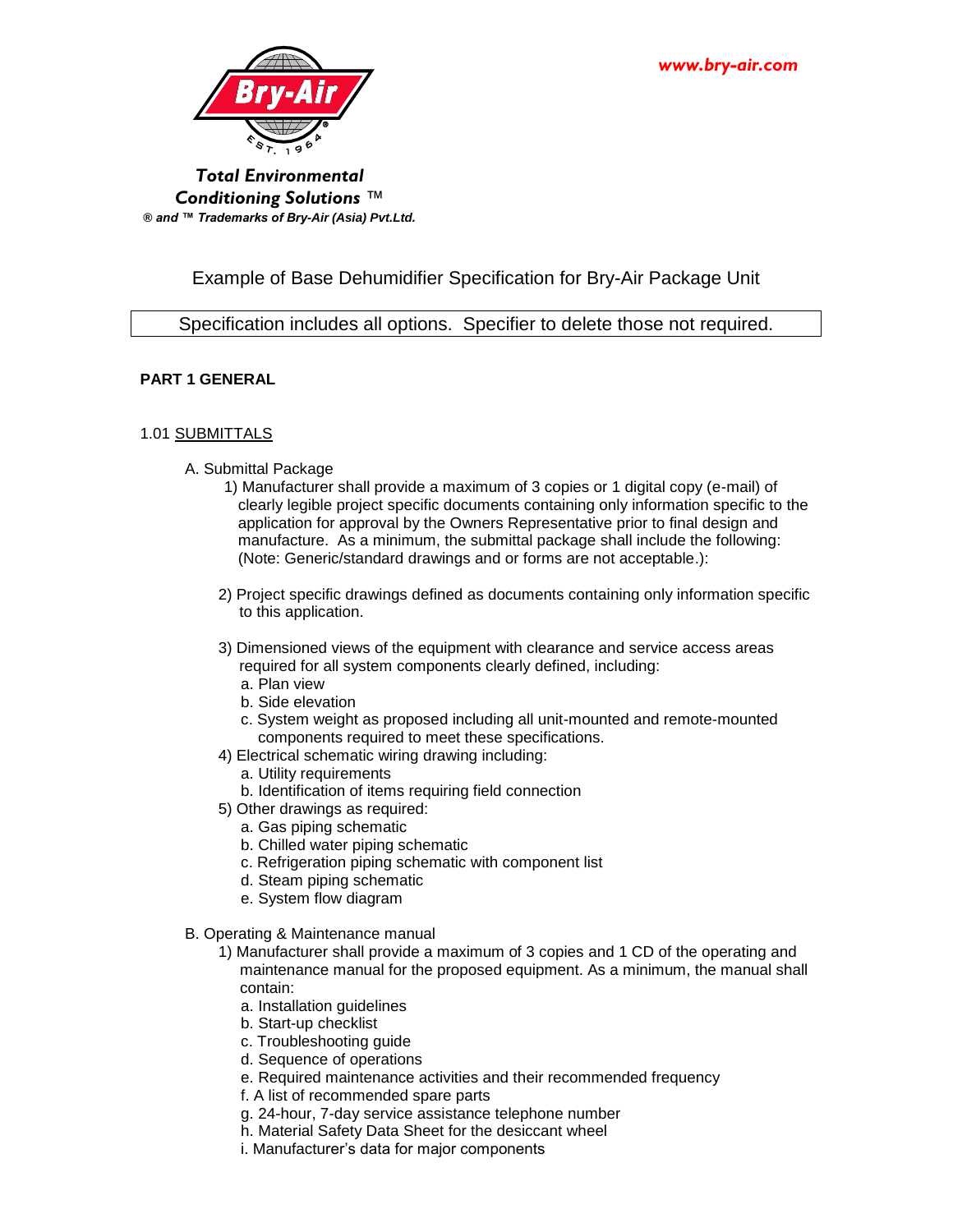# 1.03 SAFETY AGENCY LISTED & CERTIFICATION

- A. Main control panel enclosure to be manufactured and labeled as UL 508A guidelines.
	- B. All coils to be manufactured in accordance with ARI standards

#### 1.04 DELIVERY, STORAGE, AND HANDLING

- A. Deliver, store, protect and handle products to site.
- B. Accept products on site in factory-fabricated protective containers, with factory-installed shipping skids. Inspect for damage.
- C. Store in clean dry place and protect from weather and construction traffic. Handle carefully to avoid damage to components, enclosures, and finish.

#### 1.05 STANDARD WARRANTY

- A. The manufacturer shall provide a warranty during the first year of operation (twelve months from date of shipment). The warranty shall consist of repair or replacement of defective parts only, labor not included. The warranty does not apply to maintenance items such as but not limited to filters, belts, and seals.
- B. If any defects appear under this warranty, the manufacturer will be notified, and the manufacturer shall provide appropriate replacement parts only at no cost to the owner.
- C. The manufacturer shall warrant its desiccant wheel to maintain the specified adsorption capacity for a period of two years commencing from the date of shipment.

#### 1.06 EQUIPMENT SUPPORT

- A. The manufacturer shall provide support for the equipment for a minimum period of 15 years following shipment of the equipment. This support shall, as a minimum, consist of:
	- 1) The manufacturer shall provide spare parts required for the proposed equipment for the full term of the 15-year support period, regardless of whether the equipment remains in current production.
	- 2) The manufacturer shall ensure that qualified factory service technicians are available to assist the owner 24 hours a day, 7 days a week.

# **PART 2: PRODUCTS**

#### 2.01 MANUFACTURER

- A. The manufacturer of the dehumidifier shall have a minimum of 10 years of documented field operating experience and a minimum of one thousand units in the field of the specific equipment proposed.
- B. The manufacturer shall design, produce and service the proposed equipment in a consistent and high-quality manner.
- C. Basis of design and source for dehumidifier system: Bry-Air, Inc. Sunbury, Ohio.

#### 2.08 EQUIPMENT

A. Provide complete factory assembled and tested unit(s) of sizes, arrangements, capacities, and performance as per schedules and specifications.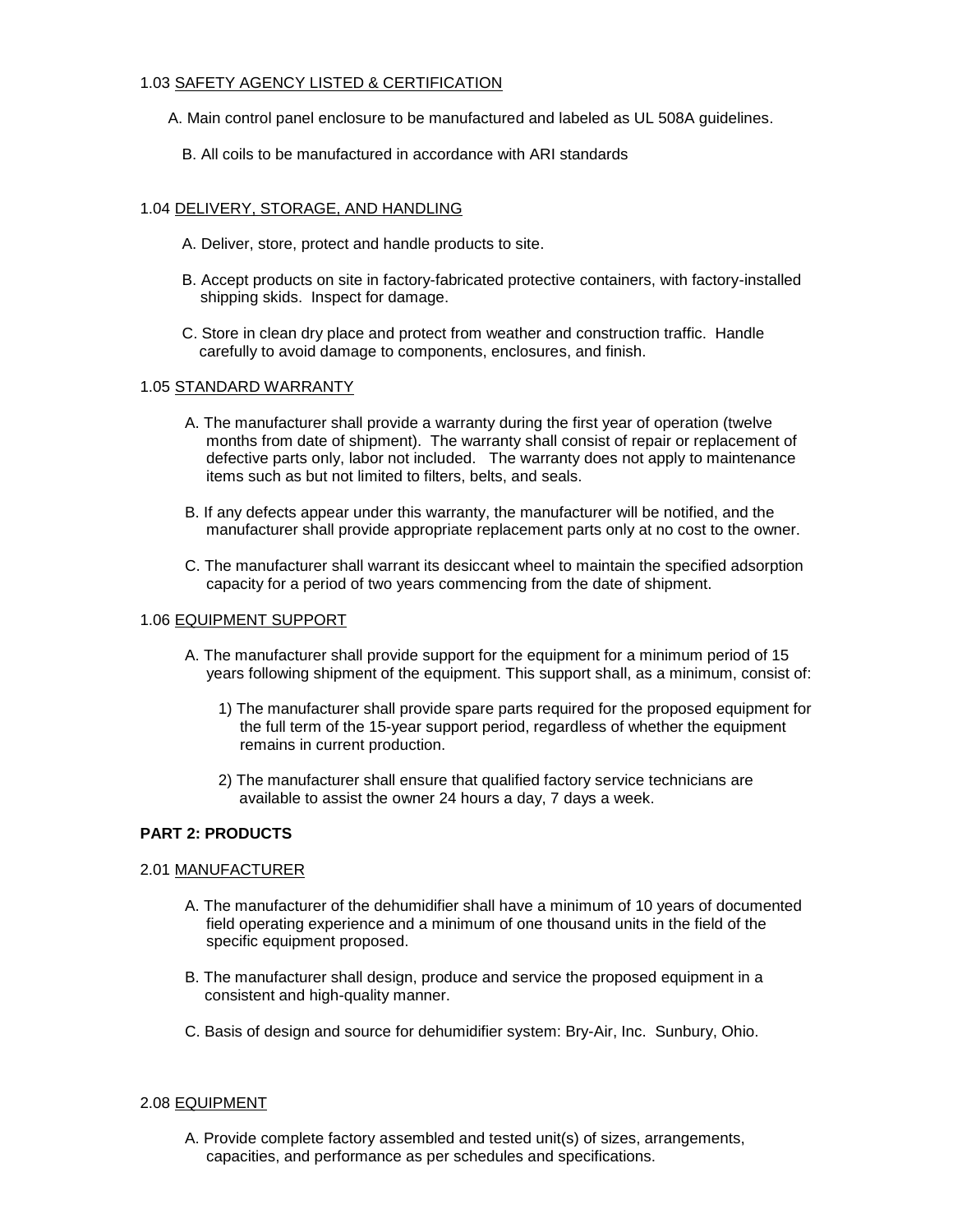B. Unit Construction

 The unit casing shall be constructed of 1/8" aluminum line welded and sealed as a single unified structure. Structures depending on screws for casing construction are not acceptable.

1) All air handling structures shall be insulated as required to minimize exterior sweating and heat transfer. Interior surfaces shall be covered with a rigid foil faced thermal insulation held in place by an adhesive applied to the entire securing area. Insulating material shall have a minimum thermal rating of at least R-6.5 per inch thickness determined by ASTM C518 and a water absorption rating of not more than 0.3% by ASTM Test Method C 209, and shall have an operating range of -100°F to 250°F. Manufacturer shall offer as an option aluminum internal liner minimum of 0.060" thickness or double wall construction; to prevent exposed insulation in the process air stream.

2) All major components such as coils, filters, blowers, etc., provided on the system shall be easily accessible without disassembling plenums or distributing ductwork. Access panels shall be provided, constructed and insulated with the same material as the dehumidification system. All access panels shall be equipped with complete, compressible, resilient, foamed elastomer gaskets with a fastening system that assures the air and vapor tight integrity of the dehumidification system. Access panels for filter replacement shall hinged and have quick release fasteners that eliminate the need to remove hardware. All other access panels shall have secure fasteners. All access panels shall be labeled.

- 3) Connections for ductwork shall be provided with slip joint or flanged connections.
- 4) All exterior surfaces shall be degreased and cleaned prior to finishing, primed with an industrial primer, followed by a continuous coat of high quality U.V. resistant exterior paint. All hard to reach pieces shall be painted prior to assembly to assure proper coating.
- 5) The entire system shall be provided on a welded structural base frame.
- 6) The dehumidifier shall be capable of continuous operation indoor or outdoor. All access panels shall be vapor tight, as shall all joints between casing and electrical conduits and between the system casing and any components mounted in separate enclosures.
- 7) The system shall include access panels for inspection and for any maintenance required by the operating and maintenance manual. These panels shall be fastened by secure rust resistant hardware. The system shall be airtight to the extent of not leaking more than 1% of the rated flow when the casing is under 5" WC of negative pressure. Panels without gaskets shall not be acceptable.

# 2.09 DESICCANT DEHUMIDIFIER

- A. The desiccant wheel media shall be a monolithic, extended-surface contact medium, fabricated entirely of inert, inorganic binders and glass fibers formed into narrow passages in the direction of airflow. The wheel shall be bacteriostatic and non-toxic. It shall also meet the following requirements:
	- 1) The glass fibers which form the support matrix shall be made from uniform continuous strands larger than five microns in diameter which are non-respirable and shall not be considered a possible health risk by the International Agency for Research on Cancer (IARC)
	- 2) The wheel shall be tested according to ASTM E84-90 (Standard Test Method for Surface Burning of Building Materials) and shall achieve the following results:
		- a. Flame spread index  $= 0$
		- b. Smoke developed index = 10

Specifying engineer to define installation location: indoor or outdoor

Specifying engineer to define insulation covering requirement